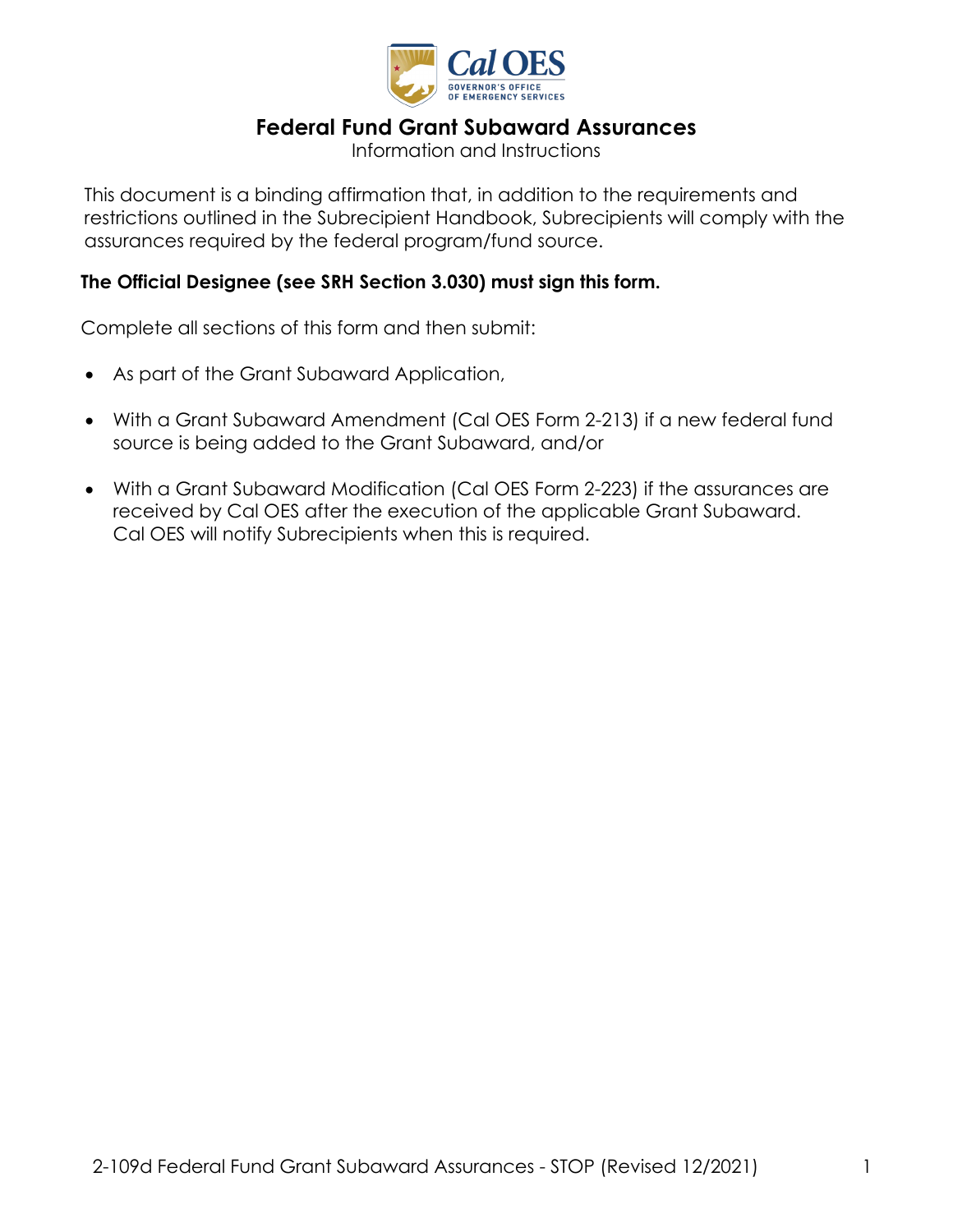

## **Federal Fund Grant Subaward Assurances STOP Violence Against Women Formula Grant Program**

Subrecipient:

|         | Cal OES Program Name | Grant<br>Subaward # | <b>Grant Subaward</b><br>Performance Period |
|---------|----------------------|---------------------|---------------------------------------------|
| . .     |                      |                     |                                             |
| ⌒<br>z. |                      |                     |                                             |
| 3.      |                      |                     |                                             |
| 4.      |                      |                     |                                             |
| 5.      |                      |                     |                                             |
| о.      |                      |                     |                                             |

Subrecipients agree to adhere to the following and ensure these assurances are passed down to Second-Tier Subrecipients.

#### **1. Required Audits and Financial Statements (SRH Section 14.005)**

Subrecipients expending \$750,000 or more in federal funds annually must comply with the single audit requirement established by the Federal Office of Management and Budget (OMB) Uniform Guidance 2 CFR Part 200, Subpart F and arrange for a single audit by an independent Certified Public Accountant (CPA) firm annually. Audits conducted under this section will be performed using the guidelines established by the American Institute of Certified Public Accountants (AICPA) for such audits.

☐ Subrecipient expends \$750,000 or more in federal funds annually.

☐ Subrecipient does not expend \$750,000 or more in federal funds annually.

#### **2. Requirements of the Award; Remedies for Non-compliance or for Materially False Statements**

The conditions of this award are material requirements of the award. Compliance with any assurances or certifications submitted by or on behalf of the Subrecipient that relate to conduct during the period of performance also is a material requirement of this award.

By signing and accepting this award on behalf of the Subrecipient, the authorized Subrecipient official accepts all material requirements of the award, and specifically adopts, as if personally executed by the authorized Subrecipient official, all assurances or certifications submitted by or on behalf of the Subrecipient that relate to conduct during the period of performance.

2-109d Federal Fund Grant Subaward Assurances - STOP (Revised 12/2021) 2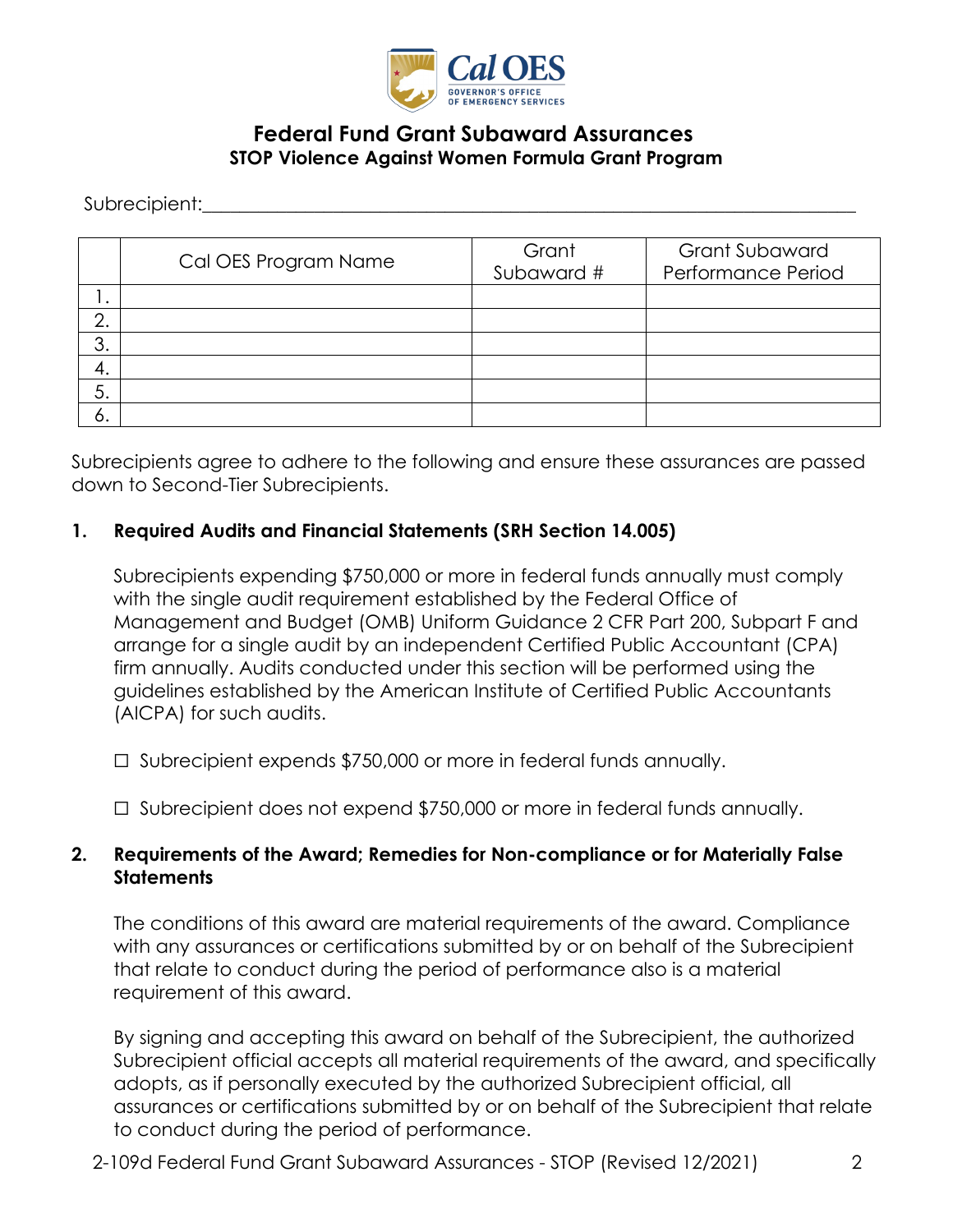Failure to comply with any one or more of these award requirements -- whether a condition set out in full below, a condition incorporated by reference below, or an assurance or certification related to conduct during the award period -- may result in the Office on Violence Against Women (OVW) taking appropriate action with respect to the recipient and the award. Among other things, OVW may withhold award funds, disallow costs, or suspend or terminate the award. DOJ, including OVW, also may take other legal action as appropriate.

Any materially false, fictitious, or fraudulent statement to the federal government related to this award (or concealment or omission of a material fact) may be the subject of criminal prosecution (including under 18 U.S.C. 1001 and/or 1621, and/or 34 U.S.C. 10271-10273), and also may lead to imposition of civil penalties and administrative remedies for false claims or otherwise (including under 31 U.S.C. 3729- 3730 and 3801-3812).

Should any provision of a requirement of this award be held to be invalid or unenforceable by its terms, that provision shall first be applied with a limited construction so as to give it the maximum effect permitted by law. Should it be held, instead, that the provision is utterly invalid or -unenforceable, such provision shall be deemed severable from this award.

## **3. Applicability of Part 200 Uniform Requirements and DOJ Grants Financial Guide**

The Uniform Administrative Requirements, Cost Principles, and Audit Requirements in 2 C.F.R. Part 200, as adopted and supplemented by the DOJ in 2 C.F.R. Part 2800 (together, the "Part 200 Uniform Requirements") and the current edition of the DOJ Grants Financial Guide as posted on the OVW website, including any updated version that may be posted during the period of performance apply to this Grant Subaward.

The Subrecipient also agrees that all financial records pertinent to this award, including the general accounting ledger and all supporting documents, are subject to Cal OES's review throughout the life of the award, during the close-out process, and for three years after submission of the final Federal Financial Report (SF-425) or as long as the records are retained, whichever is longer, pursuant to 2 C.F.R. 200.334, 200.337.

For more information and resources on the Part 200 Uniform Requirements as they relate, see the OJP website at https://ojp.gov/funding/Part200UniformRequirements.htm.

#### **4. Requirements Related to System for Award Management and Unique Entity Identifier**

Subrecipients (and any Second-Tier Subrecipients) must comply with applicable requirements regarding the System for Award Management (SAM), currently accessible at https://www.sam.gov/. This includes applicable requirements

2-109d Federal Fund Grant Subaward Assurances - STOP (Revised 12/2021) 3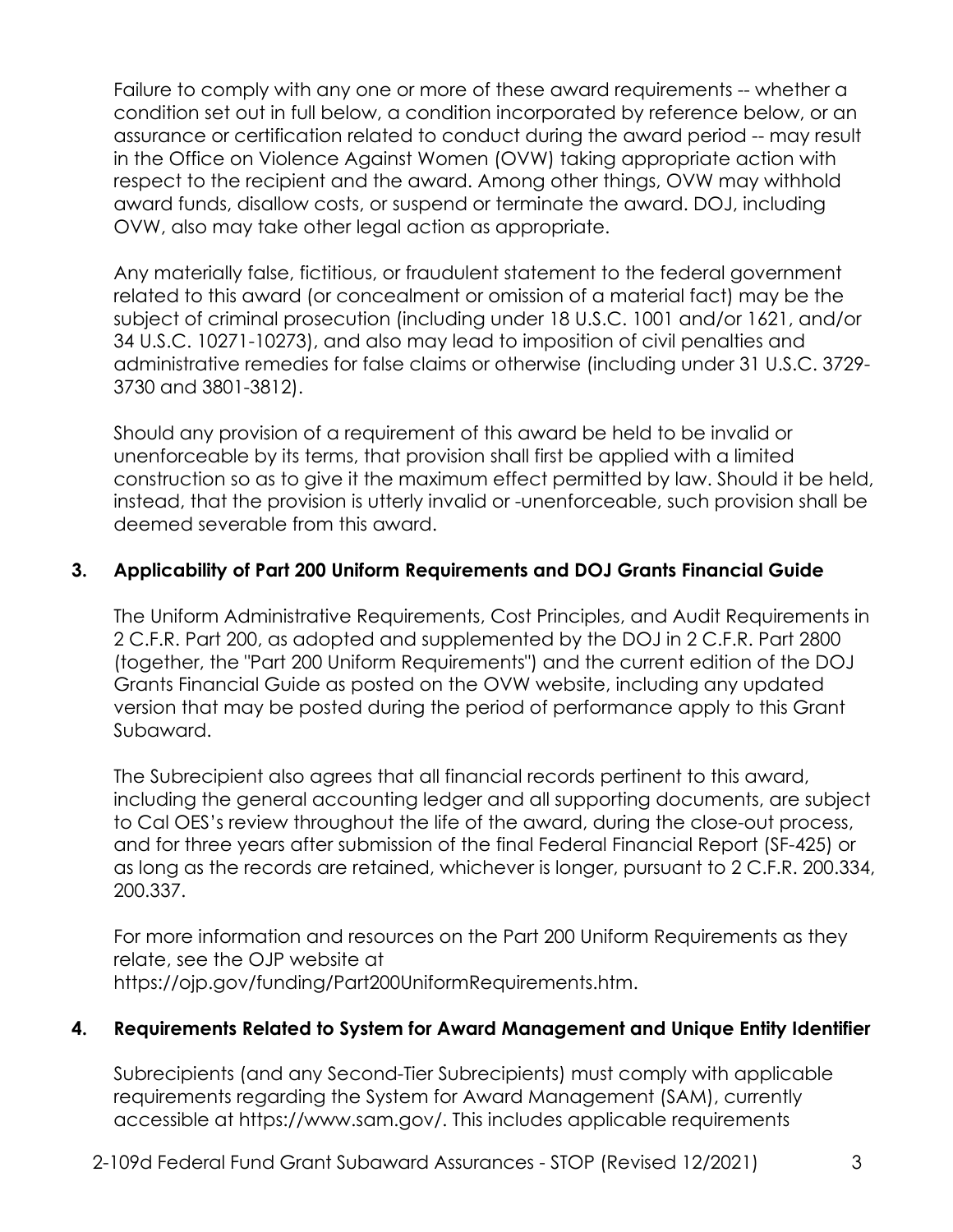regarding registration with SAM, as well as maintaining the currency of information in SAM.

Subrecipients also must comply with applicable restrictions for Second-Tier Subawards, including restrictions on Grant Subawards to entities that do not acquire and provide (to Subrecipients) the unique entity identifier required for SAM registration.

The details of the Subrecipients' obligations related to SAM and to unique entity identifiers are posted on the OVW website at https://www.justice.gov/ovw/awardconditions (Award Condition: Requirements related to System for Award Management (SAM) and unique entity identifiers), and are incorporated by reference here.

## **5. Requirement to Report Actual or Imminent Breach of Personally Identifiable Information**

Subrecipients (and any Second-Tier Subrecipients) must have written procedures in place to respond in the event of an actual or imminent "breach" (OMB M-17-12) if they:

- Create, collect, use, process, store, maintain, disseminate, disclose, or dispose of "Personally Identifiable Information (PII)" (2 CFR 200.1) within the scope of an OVW grant-funded program or activity, or
- Use or operate a "Federal information system" (OMB Circular A-130).

Subrecipients (and any Second-Tier Subrecipients) must have breach procedures that must include a requirement to report actual or imminent breach of PII to Cal OES no later than 24 hours after an occurrence of an actual breach, or the detection of an imminent breach.

### **6. Requirements Pertaining to Prohibited Conduct Related to Trafficking in Persons (including reporting requirements and OVW Authority to Terminate Grant Subaward)**

Subrecipients (and any Second-Tier Subrecipients) must comply with all applicable requirements (including requirements to report allegations) pertaining to prohibited conduct related to the trafficking of persons, whether on the part of Subrecipients (and any Second-Tier Subrecipients), or individuals defined (for purposes of this condition) as "employees" of Subrecipients (and any Second-Tier Subrecipients).

The details of the Subrecipients' obligations related to prohibited conduct related to trafficking in persons are posted on the OVW website at https://www.justice.gov/ovw/award-conditions (Award Condition: Prohibited conduct by Subrecipients related to trafficking in persons (including reporting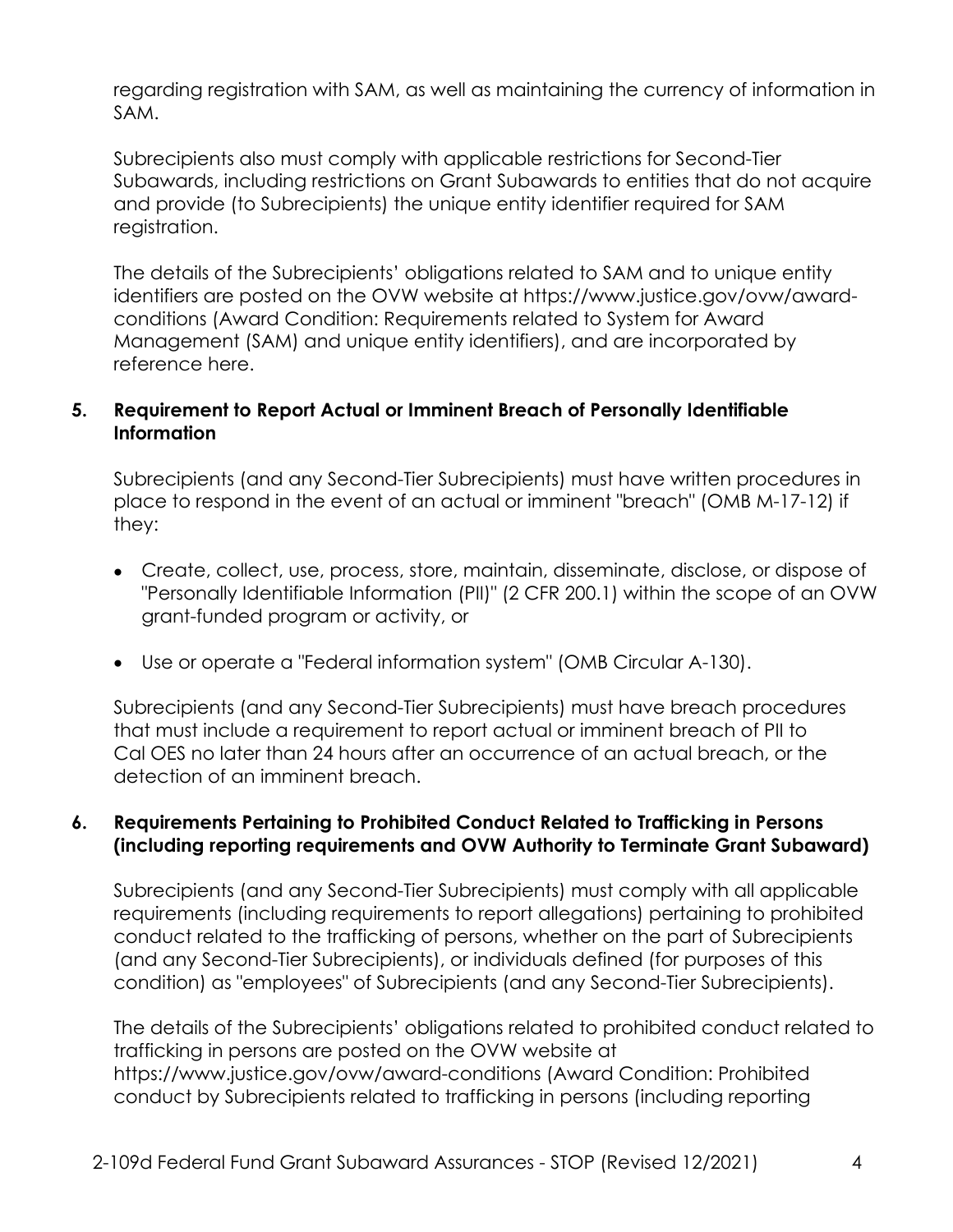requirements and OVW authority to terminate award)), and are incorporated by reference here.

## **7. Determination of Suitability to Interact with Participating Minors**

This condition applies to the Grant Subaward (if it is indicated) when some or all of the activities to be carried out under the Grant Subaward (whether by Subrecipients, or Second-Tier Subrecipients) is to benefit a set of individuals under 18 years of age.

Subrecipients (and any Second-Tier Subrecipients) must make determinations of suitability before certain individuals may interact with participating minors. This requirement applies regardless of an individual's employment status.

The details of this requirement are posted on the OVW website at https://www.justice.gov/ovw/award-conditions (Award condition: Determination of suitability required, in advance, for certain individuals who may interact with participating minors), and are incorporated by reference here.

### **8. Compliance with Applicable Rules Regarding Approval, Planning, and Reporting of Conferences, Meetings, Trainings, and Other Events**

Subrecipients (and any Second-Tier Subrecipients) must comply with all applicable laws, regulations, policies, and official DOJ guidance (including specific cost limits, prior approval and reporting requirements, where applicable) governing the use of federal funds for expenses related to conferences (as that term is defined by DOJ), including the provision of food and/or beverages at such conferences, and costs of attendance at such conferences.

Information on the pertinent DOJ definition of conferences and the rules applicable to this Grant Subaward appears on the OVW website at https://www.justice.gov/ovw/conference-planning.

## **9. OVW Training Guiding Principles**

Subrecipients (and any Second-Tier Subrecipients) agree that they will adhere to the OVW Training Guiding Principle for Grantee and Subgrantees (available at https://www.justice.gov/ovw/resources-and-faqs-grantees#Discretionary) for all training or training materials developed or delivered with these funds.

#### **10. Potential Imposition of Additional Requirements**

Subrecipients (and any Second-Tier Subrecipients) agree to comply with any additional requirements that may be imposed by the DOJ awarding agency (OJP or OVW, as appropriate) during the period of performance for this Grant Subaward, if Subrecipients are designated as "high-risk" for purposes of the DOJ high-risk grantee list.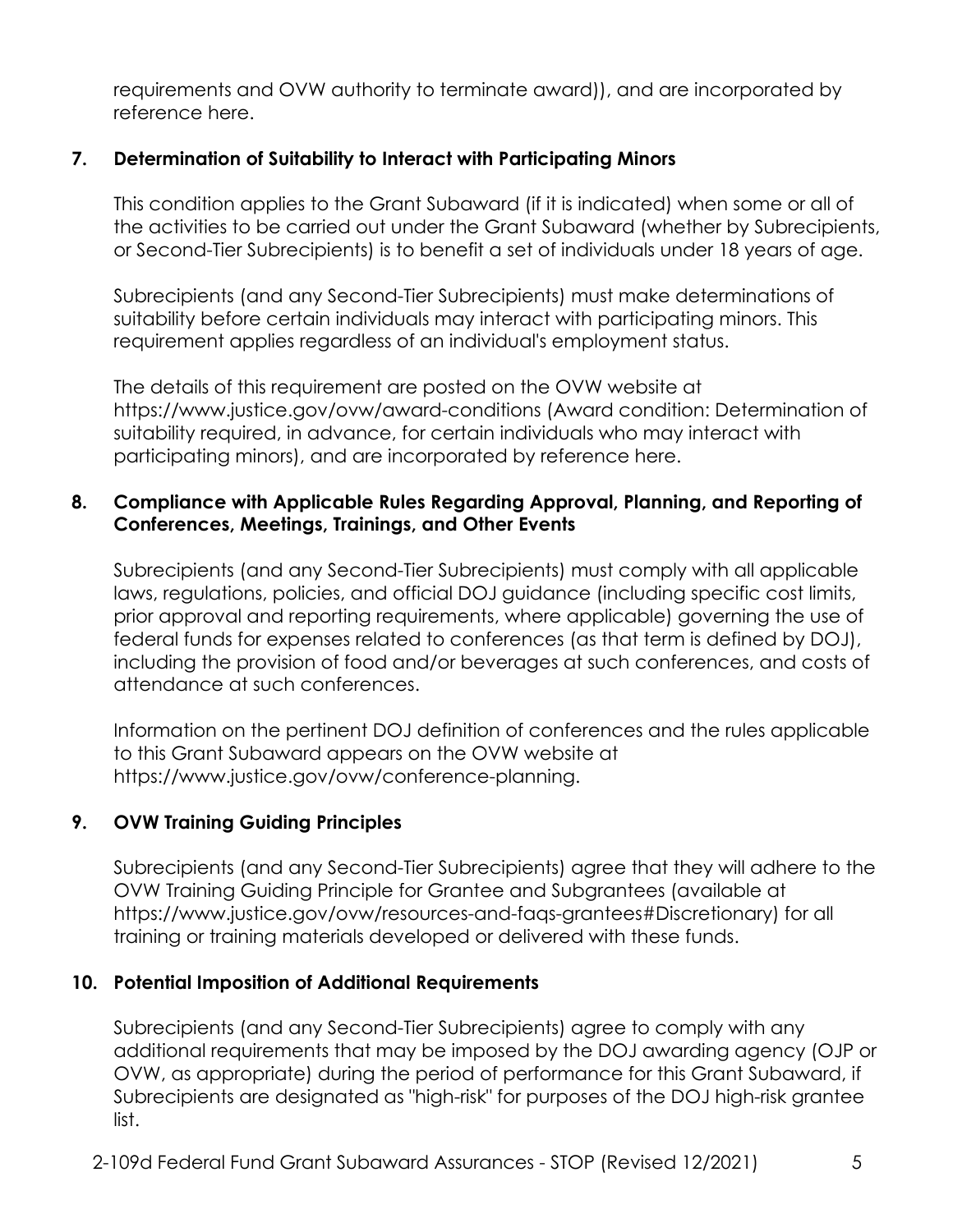#### **11. Compliance with DOJ Regulations Pertaining to Civil Rights and Nondiscrimination - 28 C.F.R. Part 42**

Subrecipients (and any Second-Tier Subrecipients) must comply with all applicable requirements of 28 C.F.R. Part 42, specifically including any applicable requirements in Subpart E of 28 C.F.R. Part 42 that relate to an equal employment opportunity program.

### **12. Compliance with DOJ Regulations Pertaining to Civil Rights and Nondiscrimination - 28 C.F.R. Part 38**

Subrecipients (and any Second-Tier Subrecipients) must comply with all applicable requirements of 28 C.F.R. Part 38.

Currently, among other things, 28 C.F.R. Part 38 includes rules that prohibit specific forms of discrimination on the basis of religion, a religious belief, a refusal to hold a religious belief, or refusal to attend or participate in a religious practice. Part 38, currently, also sets out rules and requirements that pertain to Subrecipient organizations (and any Second-Tier Subrecipient organizations) that engage in or conduct explicitly religious activities, as well as rules and requirements that pertain to Subrecipients (and any Second-Tier Subrecipients) that are faith-based or religious organizations.

### **13. Compliance with DOJ Regulations Pertaining to Civil Rights and Nondiscrimination - 28 C.F.R. Part 54**

Subrecipients (and any Second-Tier Subrecipients) must comply with all applicable requirements of 28 C.F.R. Part 54, that relate to nondiscrimination on the basis of sex in certain "educational programs."

## **14. Restrictions on "lobbying" and Policy Development**

In general, as a matter of federal law, federal funds awarded by OVW may not be used by Subrecipients (and any Second-Tier Subrecipients), either directly or indirectly, to support the enactment, repeal, modification, or adoption of any law, regulation, or policy, at any level of government, in order to avoid violation of 18 U.S.C. 1913. Subrecipients (or any Second-Tier Subrecipients) may, however, use federal funds to collaborate with and provide information to federal, state, local, tribal and territorial public officials and agencies to develop and implement policies and develop and promote state, local, or tribal legislation or model codes designed to reduce or eliminate domestic violence, dating violence, sexual assault, and stalking (as those terms are defined in 34 U.S.C. 12291(a)) when such collaboration and provision of information is consistent with the activities otherwise authorized under this grant program.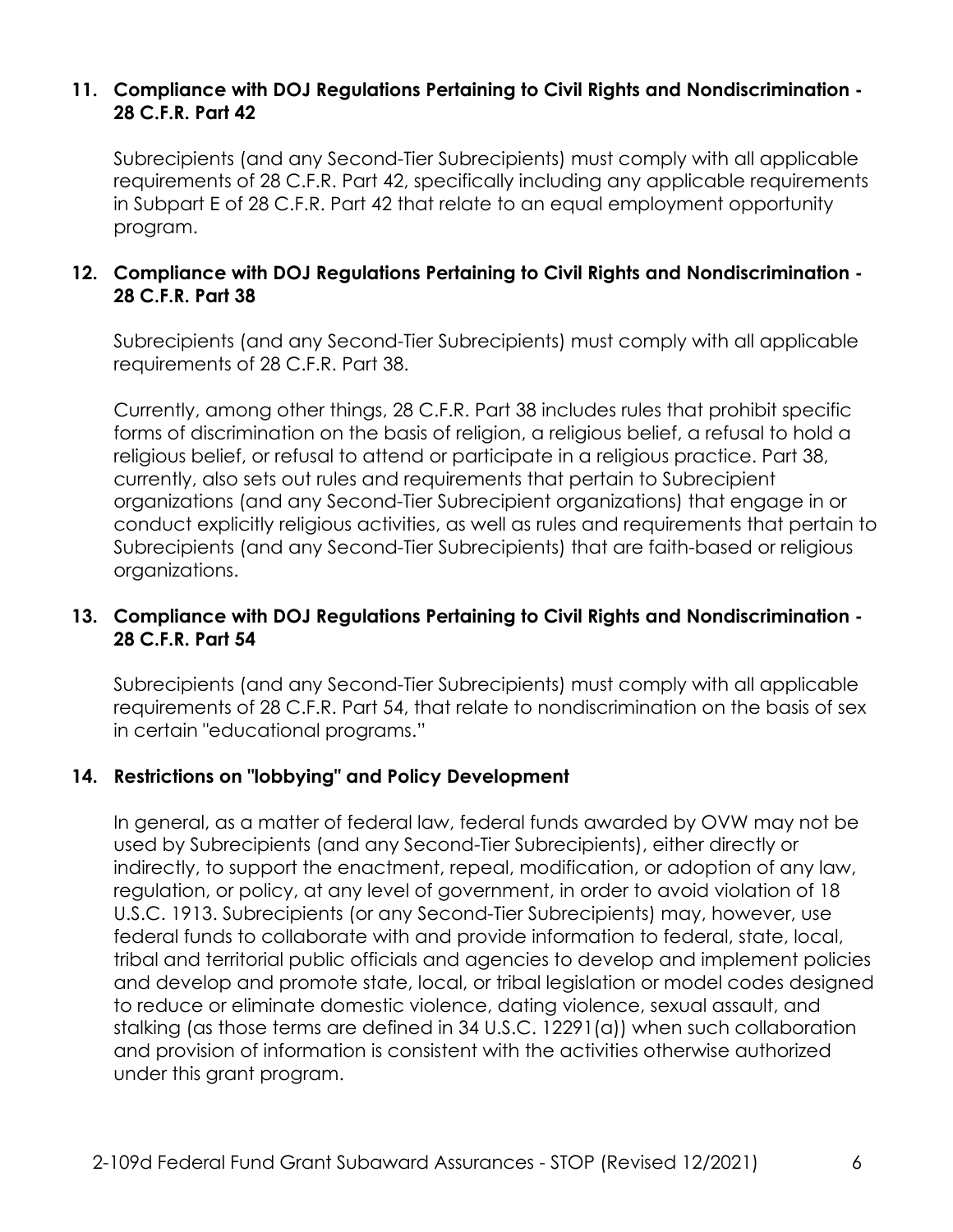Another federal law generally prohibits federal funds awarded by OVW from being used by Subrecipients (and any Second-Tier Subrecipients), to pay any person to influence (or attempt to influence) a federal agency, a Member of Congress, or Congress (or an official or employee of any of them) with respect to the awarding of a federal grant or cooperative agreement, subgrant, contract, subcontract, or loan, or with respect to actions such as renewing, extending, or modifying any such award. See 31 U.S.C. 1352. Certain exceptions to this law apply, including an exception that applies to Indian tribes and tribal organizations.

Should any question arise as to whether a particular use of federal funds by a Subrecipient (or any Second-Tier Subrecipient) would or might fall within the scope of these prohibitions, the Subrecipient is to contact Cal OES for guidance, and may not proceed without the express prior written approval of Cal OES.

### **15. Compliance with General Appropriations-law Restrictions on the use of Federal Funds**

Subrecipients (and any Second-Tier Subrecipients) must comply with all applicable restrictions on the use of federal funds set out in federal appropriations statutes. Pertinent restrictions, for each fiscal year, are set out at https://www.justice.gov/ovw/award-conditions (Award Condition: General appropriations-law restrictions on use of federal award funds), and are incorporated by reference here.

Should a question arise as to whether a particular use of federal funds by Subrecipients (and any Second-Tier Subrecipients) would or might fall within the scope of an appropriations or law restriction, Subrecipients are to contact Cal OES for guidance, and may not proceed without the express prior written approval of Cal OES.

## **16. Reporting Potential Fraud, Waste, and Abuse, and Similar Misconduct**

Subrecipients (and any Second-Tier Subrecipients) must promptly refer to Cal OES any credible evidence that a principal, employee, agent, Subrecipient, contractor, subcontractor, or other person has, in connection with funds under this Grant Subaward-- (1) submitted a claim that violates the False Claims Act; or (2) committed a criminal or civil violation of laws pertaining to fraud, conflict of interest, bribery, gratuity, or similar misconduct.

Potential fraud, waste, abuse, or misconduct involving or relating to funds under this Grant Subaward should must also be reported to Cal OES. Additional information is available from the DOJ OIG website at [https://oig.justice.gov/hotline.](https://oig.justice.gov/hotline)

#### **17. Restrictions and Certifications Regarding Non-disclosure Agreements and Related Matters**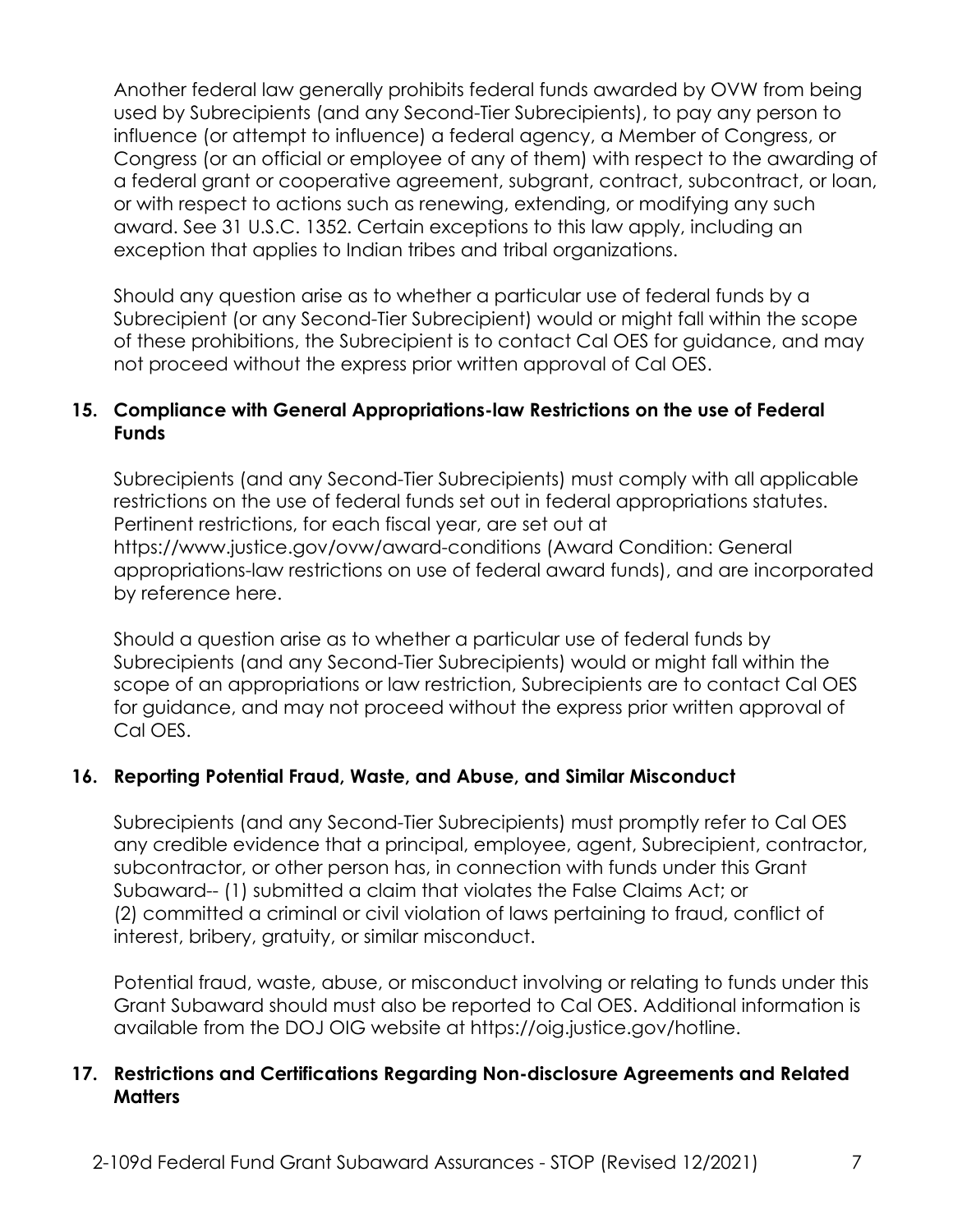No Subrecipients (and any Second-Tier Subrecipients) under this Grant Subaward, or entity that receives a procurement contract or subcontract with any funds under this Grant Subaward, may require any employee or contractor to sign an internal confidentiality agreement or statement that prohibits or otherwise restricts, or purports to prohibit or restrict, the reporting (in accordance with law) of waste, fraud, or abuse to an investigative or law enforcement representative of a federal department or agency authorized to receive such information.

The foregoing is not intended, and shall not be understood by the agency making this Grant Subaward, to contravene requirements applicable to Standard Form 312 (which relates to classified information), Form 4414 (which relates to sensitive compartmented information), or any other form issued by a federal department or agency governing the nondisclosure of classified information.

- a. In accepting this Grant Subaward, Subrecipients (and any Second-Tier Subrecipients):
	- 1) Represent that they neither require, nor have required, internal confidentiality agreements or statements from employees or contractors that currently prohibit or otherwise currently restrict (or purport to prohibit or restrict) employees or contractors from reporting waste, fraud, or abuse as described above; and
	- 2) Certify that, if they learn, or are notified, that they have, or have been, requiring their employees or contractors to execute agreements or statements that prohibit or otherwise restrict (or purport to prohibit or restrict), reporting of waste, fraud, or abuse as described above, they will immediately stop any further obligations of Grant Subaward funds, will provide prompt written notification to Cal OES, and will resume (or permit resumption of) such obligations only if expressly authorized to do so by Cal OES.
- b. If Subrecipients are authorized under this award to make Second-Tier Subawards, procurement contracts, or both:
	- 1) Subrecipients represent that:
		- a) No other entity (whether through a Second-Tier Subaward ("subgrant"), procurement contract, or subcontract under a procurement contract) that they pass funds to either requires or has required internal confidentiality agreements or statements from employees or contractors that currently prohibit or otherwise currently restrict (or purport to prohibit or restrict) employees or contractors from reporting waste, fraud, or abuse as described above; and
		- b) Appropriate inquiry has been made, or otherwise Subrecipients have an adequate factual basis, to support this representation; and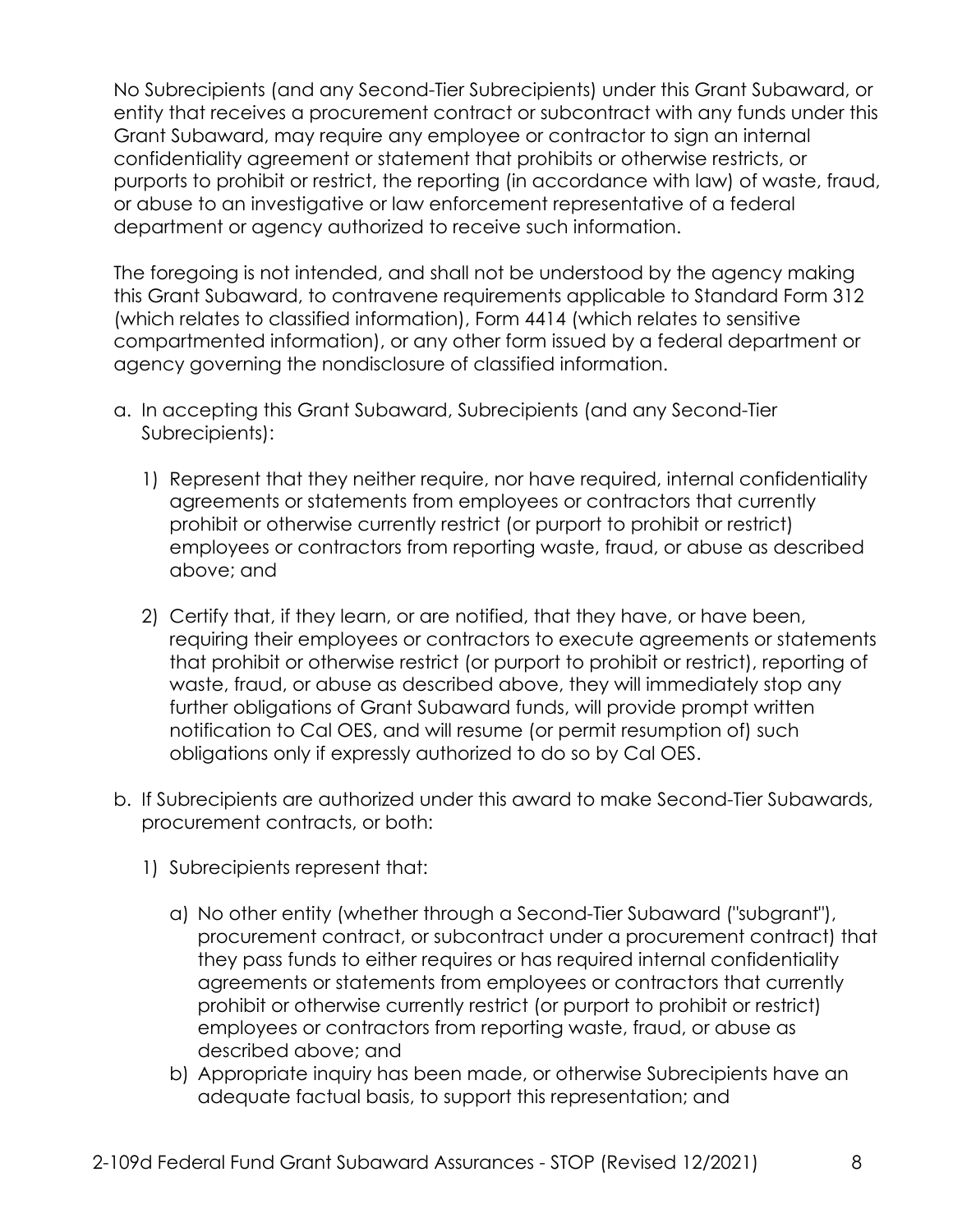2) If learned or notified that any Second-Tier Subrecipient, contractor, or subcontractor entity that receives funds under this Grant Subaward is, or has been, requiring its employees or contractors to execute agreements or statements that prohibit or otherwise restrict (or purport to prohibit or restrict), reporting of waste, fraud, or abuse as described above, they will immediately stop any further obligations of Grant Subaward funds to or by that entity, will provide prompt written notification to Cal OES, and will resume (or permit resumption of) such obligations only if expressly authorized to do so by Cal OES.

## **18. Compliance with 41 U.S.C. 4712 (including prohibitions on reprisal; notice to employees)**

Subrecipients (and any Second-Tier Subrecipients) must comply with, and are subject to, all applicable provisions of 41 U.S.C. 4712, including all applicable provisions that prohibit, under specified circumstances, discrimination against an employee as reprisal for the employee's disclosure of information related to gross mismanagement of a federal grant, a gross waste of federal funds, an abuse of authority relating to a federal grant, a substantial and specific danger to public health or safety, or a violation of law, rule, or regulation related to a federal grant.

Subrecipients (and any Second-Tier Subrecipients) also must inform their employees, in writing (and in the predominant native language of the workforce), of employee rights and remedies under 41 U.S.C. 4712.

## **19. Encouragement of Policies to Ban Text Messaging while Driving**

Pursuant to Executive Order 13513, "Federal Leadership on Reducing Text Messaging While Driving," 74 Fed. Reg. 51225 (October 1, 2009), the DOJ encourages Subrecipients (and any Second-Tier Subrecipients) to adopt and enforce policies banning employees from text messaging while driving any vehicle during the course of performing work funded by this Grant Subaward, and to establish workplace safety policies and conduct education, awareness, and other outreach to decrease crashes caused by distracted drivers.

## **20. Compliance with Statutory and Regulatory Requirements**

Subrecipients (and any Second-Tier Subrecipients) agree to comply with all relevant statutory and regulatory requirements, which may include, among other relevant authorities, the Violence Against Women Act of 1994, P.L. 103-322, the Violence Against Women Act of 2000, P.L. 106-386, the Violence Against Women and Department of Justice Reauthorization Act of 2005, P.L. 109-162, the Violence Against Women Reauthorization Act of 2013, P.L. 113-4, the Omnibus Crime Control and Safe Streets Act of 1968, 34 U.S.C. 10101 et seq., and OVW's implementing regulations at 28 C.F.R. Part 90.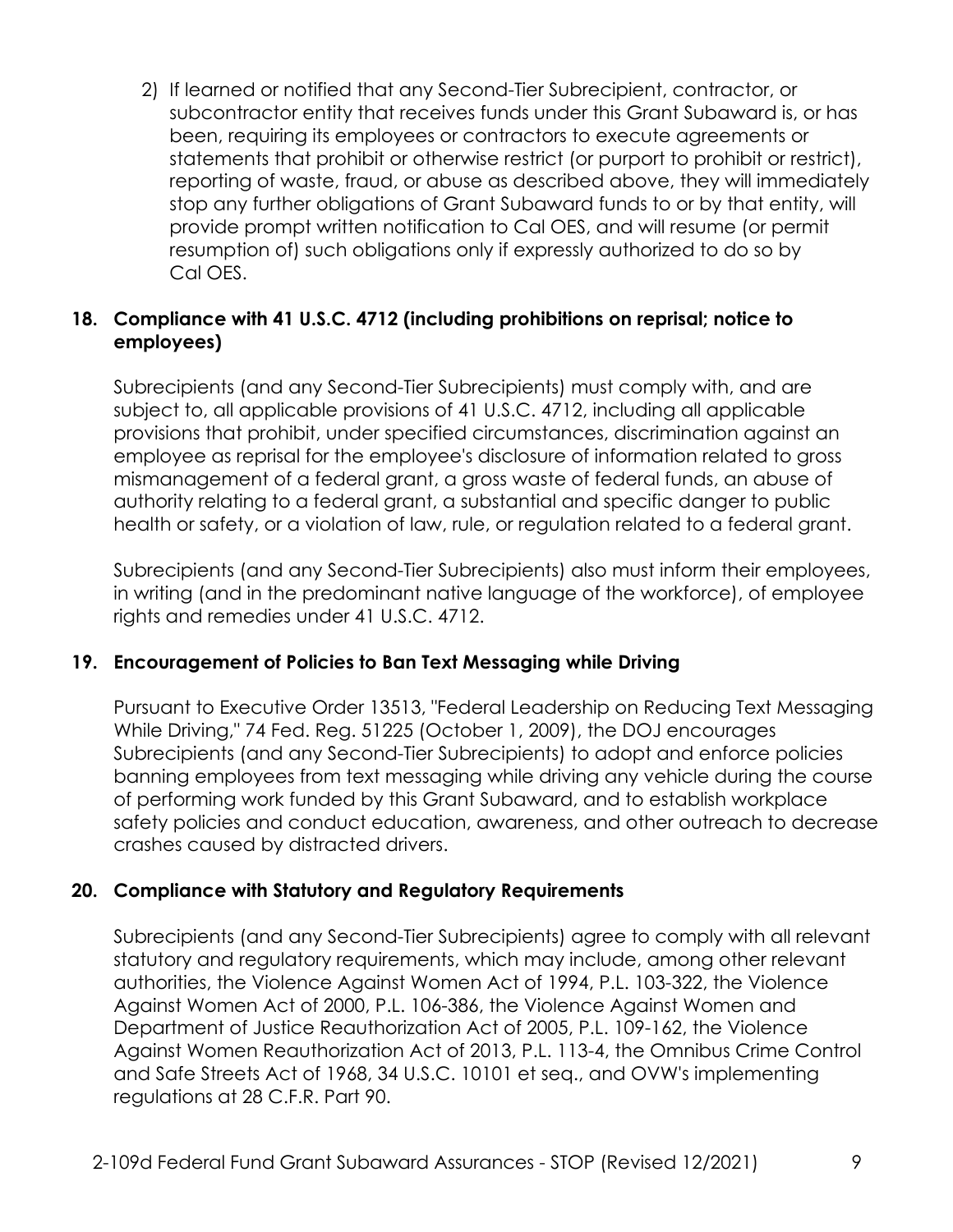## **21. VAWA 2013 Nondiscrimination Condition**

Subrecipients (and any Second-Tier Subrecipients) acknowledge that 34 U.S.C. 12291(b)(13) prohibits Subrecipients of OVW awards from excluding, denying benefits to, or discriminating against any person on the basis of actual or perceived race, color, religion, national origin, sex, gender identity, sexual orientation, or disability in any program or activity funded in whole or in part by OVW. Subrecipients may provide sex-segregated or sex-specific programming if doing so is necessary to the essential operations of the program, so long as the Subrecipient provides comparable services to those who cannot be provided with the sex-segregated or sex-specific programming. The Subrecipient (and any Second-Tier Subrecipient) agrees that it will comply with this provision.

## **22. Misuse of Award Funds**

Subrecipients (and any Second-Tier Subrecipients) understand and agree that misuse of award funds may result in a range of penalties, including suspension of current and future funds, suspension or debarment from federal grants, recoupment of monies provided under an award, and civil and/or criminal penalties.

### **23. Confidentiality and Information Sharing**

Subrecipients (and any Second-Tier Subrecipients) agrees to comply with the provisions of 34 U.S.C. 12291(b)(2), nondisclosure of confidential or private information, which includes creating and maintaining documentation of compliance, such as policies and procedures for release of victim information. Subrecipients (and any Second-Tier Subrecipients) also agree to comply with the regulations implementing this provision at 28 CFR 90.4(b) and "Frequently Asked Questions (FAQs) on the VAWA Confidentiality Provision (34 U.S.C. 12291(b)(2))" on the OVW website at https://www.justice.gov/ovw/resources-and-faqs-grantees.

#### **24. Activities that Compromise Victim Safety and Recovery or Undermine Offender Accountability**

Subrecipients (and any Second-Tier Subrecipients) agree that Grant Subaward funds will not support activities that compromise victim safety and recovery or undermine offender accountability, such as: procedures or policies that exclude victims from receiving safe shelter, advocacy services, counseling, and other assistance based on their actual or perceived sex, age, immigration status, race, religion, sexual orientation, gender identity, mental health condition, physical health condition, criminal record, work in the sex industry, or the age and/or sex of their children; procedures or policies that compromise the confidentiality of information and privacy of persons receiving OVW-funded services; procedures or policies that impose requirements on victims in order to receive services (e.g., seek an order of protection, receive counseling, participate in couples' counseling or mediation, report to law enforcement, seek civil or criminal remedies, etc.); procedures or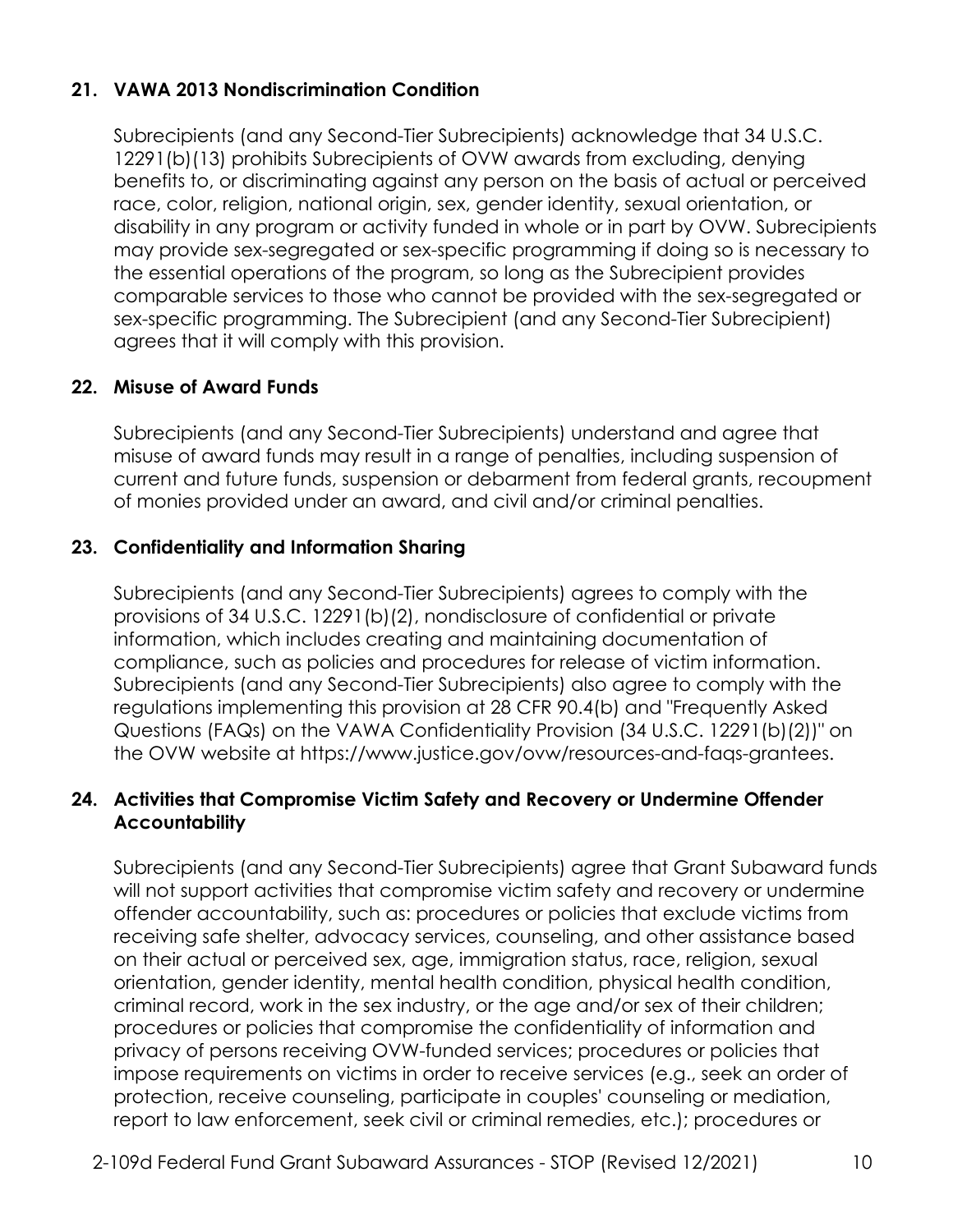policies that fail to ensure service providers conduct safety planning with victims; project design and budgets that fail to account for the access needs of participants with disabilities and participants who have limited English proficiency or are Deaf or hard of hearing; or any other activities outlined in the solicitation or companion guide under which the application was submitted.

## **25. Policy for Response to Workplace-related Incidents of Sexual Misconduct, Domestic Violence, and Dating Violence**

Subrecipients (and any Second-Tier Subrecipients) must have a policy, or issue a policy within 270 days of the award date, to address workplace-related incidents of sexual misconduct, domestic violence, and dating violence involving an employee, volunteer, consultant, or contractor. The details of this requirement are posted on the OVW website at https://www.justice.gov/ovw/award-conditions (Award Condition: Policy for response to workplace-related sexual misconduct, domestic violence, and dating violence), and are incorporated by reference here.

### **26. Performance Progress Reports and Final Report Submission**

Subrecipients agree to submit an annual report that includes: a) an assessment of whether stated goals and objectives were achieved; b) information on the effectiveness of activities carried out with grant funds, including the number of persons served and the number of persons seeking services who could not be served; and c) such other information as OVW may prescribe. Subrecipients must use the designated forms and/or systems made available by OVW for performance reporting, which identify the information that Subrecipients must collect and report as a condition of receiving funding under this award

#### **27. Publications Disclaimer for STOP Formula Subrecipients**

Subrecipients (and any Second-Tier Subrecipients) agree that all materials and publications (written, web-based, audio-visual, or any other format) resulting from subaward activities shall contain the following statement: "This project was supported by Subgrant No. \_\_\_\_\_\_\_\_\_\_\_\_\_\_\_\_\_\_\_\_ awarded by the state administering office for the Office on Violence Against Women, U.S. Department of Justice's STOP Formula Grant Program. The opinions, findings, conclusions, and recommendations expressed in this publication/program/exhibition are those of the author(s) and do not necessarily reflect the views of the state or the U.S. Department of Justice."

#### **28. Copyrighted Works**

Pursuant to 2 C.F.R. 200.315(b), Subrecipients (and any Second-Tier Subrecipients) may copyright any work that is subject to copyright and was developed, or for which ownership was acquired, under this award. OVW reserves a royalty-free, nonexclusive, and irrevocable right to reproduce, publish, or otherwise use the work, in whole or in part (including in the creation of derivative works), for federal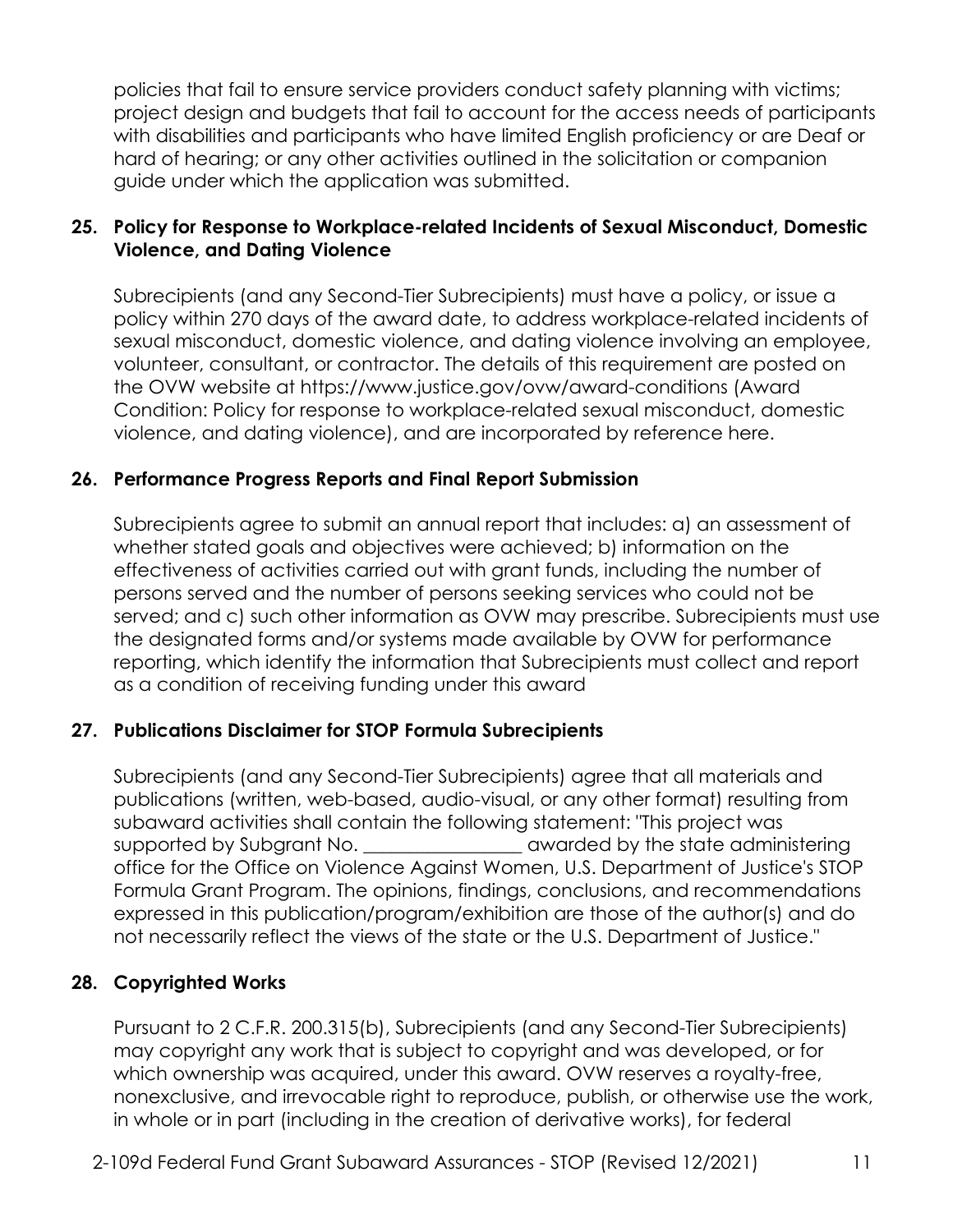purposes, and to authorize others to do so.

OVW also reserves a royalty-free, nonexclusive, and irrevocable right to reproduce, publish, or otherwise use, in whole or in part (including in the creation of derivative works), any work developed by a Subrecipient (and any Second-Tier Subrecipient), of this award, for federal purposes, and to authorize others to do so.

In addition, Subrecipients (and any Second-Tier Subrecipients or contractors) must obtain advance written approval from Cal OES, and must comply with all conditions specified by Cal OES in connection with that approval, before: 1) using award funds to purchase ownership of, or a license to use, a copyrighted work; or 2) incorporating any copyrighted work, or portion thereof, into a new work developed under this award.

It is the responsibility of Subrecipients (and any Second-Tier Subrecipients, contractors, or subcontractors as applicable) to ensure that this condition is included in any subaward, contract, or subcontract under this award.

### **29. Ongoing Compliance with Statutory Certifications**

Subrecipients (and any Second-Tier Subrecipients) agree that compliance with the statutory certification requirements is an ongoing responsibility during the award period and that, at a minimum, a hold may be placed on the Subrecipient's funds for noncompliance with any of the requirements of 34 U.S.C. 10449 (regarding rape exam payments), 34 U.S.C. 10449(e) (regarding judicial notification), 34 U.S.C. 10450 (regarding certain fees and costs), and 34 U.S.C. 10451 (regarding polygraphing of sexual assault victims). Non-compliance with any of the foregoing may also result in termination or suspension of the grant or other remedial measures, in accordance with applicable laws and regulations.

#### **30. Requirements for Subrecipients Providing Legal Assistance**

Subrecipients (and any Second-Tier Subrecipients) agree that the legal assistance eligibility requirements, as set forth below, are a continuing obligation on the part of Subrecipients (and any Second-Tier Subrecipients).

- a. The legal assistance eligibility requirements are:
	- 1) any person providing legal assistance through a program funded under this grant program
		- a) has demonstrated expertise in providing legal assistance to victims of domestic violence, dating violence, sexual assault, or stalking in the targeted population; or